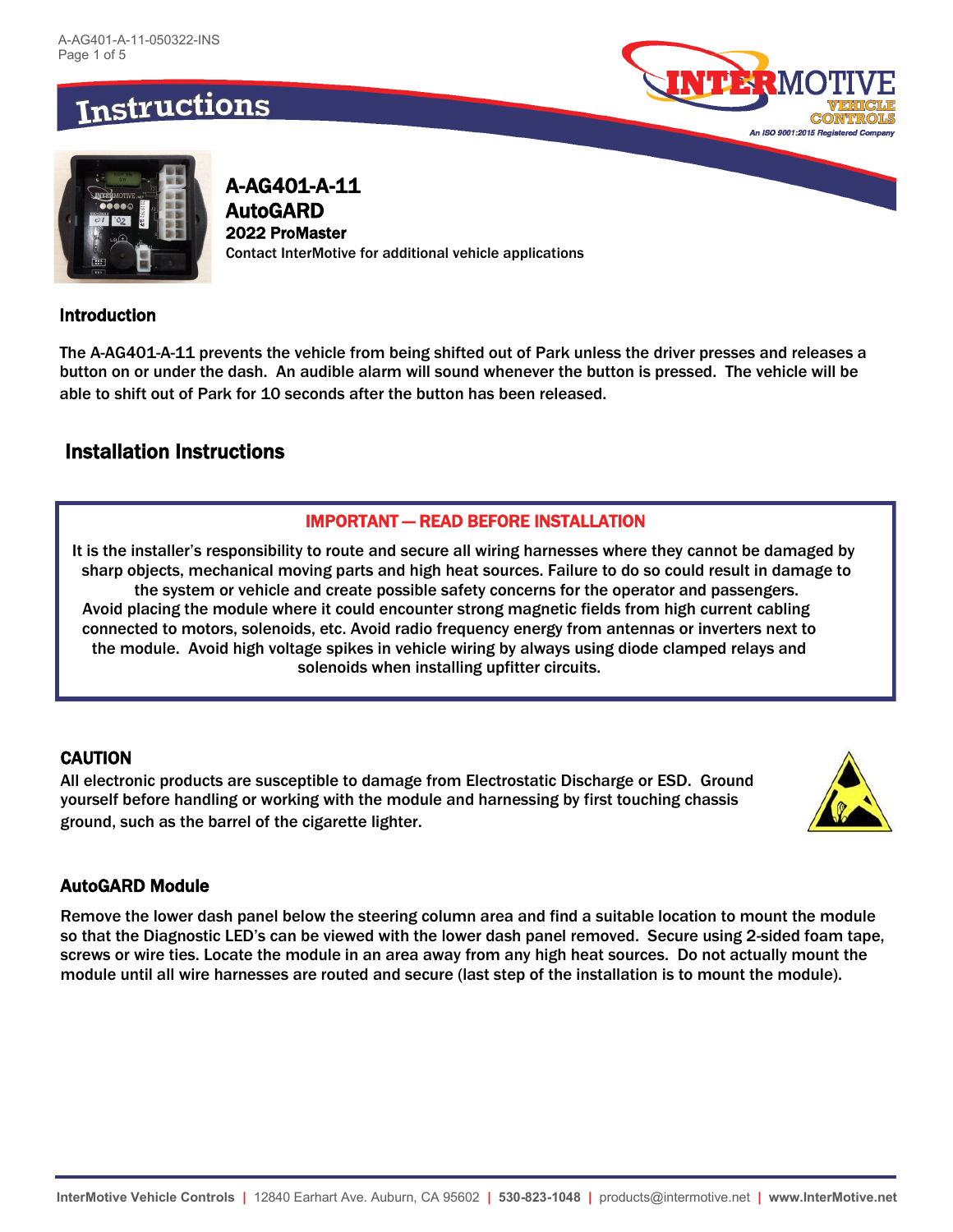# Shift Lock AutoGARD Switch Harness (Part #840-00151)

- 1. Drill a 0.500" inch hole in a location that is close enough to the shifter to be accessed with one hand while the other hand reaches the shifter.
- 2. Unplug the 2-pin Black connector from the harness and route the connector through the previously drilled hole.
- 3. Install the button in the hole.
- 4. Plug the mating Black connectors together and then plug the 4-pin Molex connector into the mating connector at the AutoGARD module.

# AutoGARD Shift Lock Harness (part #840-00277)

## Shift Lock Connection

1. Remove the four screws from the lower center panel below the shifter. It will be necessary to remove the cup holder to access the lower 2 screws.

2. Remove the lower center panel by firmly grasping the panel and pulling toward the rear of the vehicle.







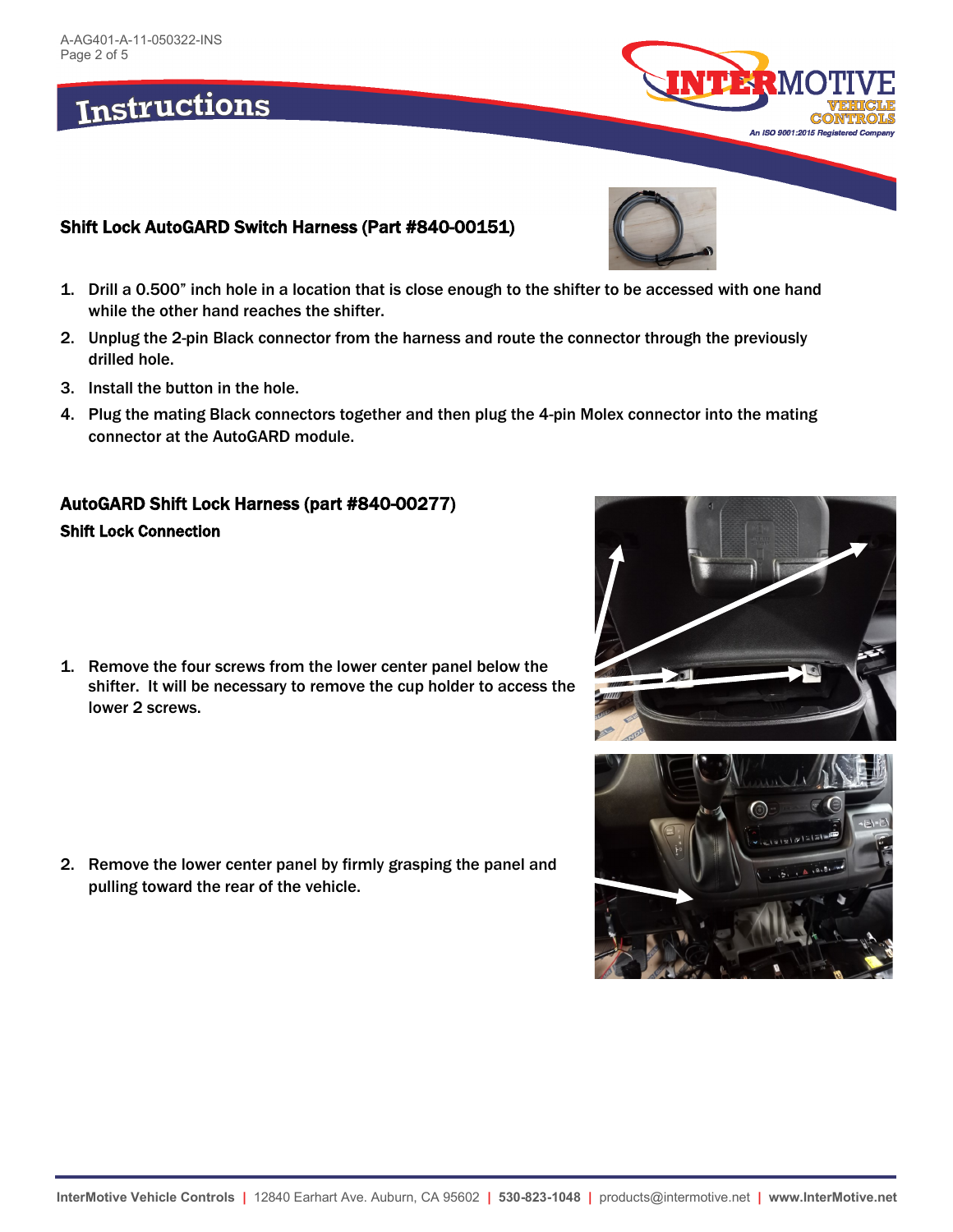

#### Shift Lock Connection (Continued)

3. The A-AG401-11 kit provides a "T" Shift Lock harness which must be installed between the OEM harness and the shifter PCB. Locate the OEM 2-pin shift lock solenoid connector (located on the underside of the shifter). There is a layer of foam that will need to be repositioned to locate the connector and it may be necessary to cut an OEM zip tie. Pinch the connector tab, unplug it, and insert it into the A-AG401-11 mating connector. Plug the A-AG401-11 male connector into the OEM shift lock solenoid connector on the PCB.



View from floor looking up at underside of transmission shifter PCB. Arrow points to the 2 pin Shift Lock Harness.

4. Route the shift lock harness 10-pin connector over to where the module will be installed and plug the white 10-pin connector into the module.





Plug OEM 2-Pin connector here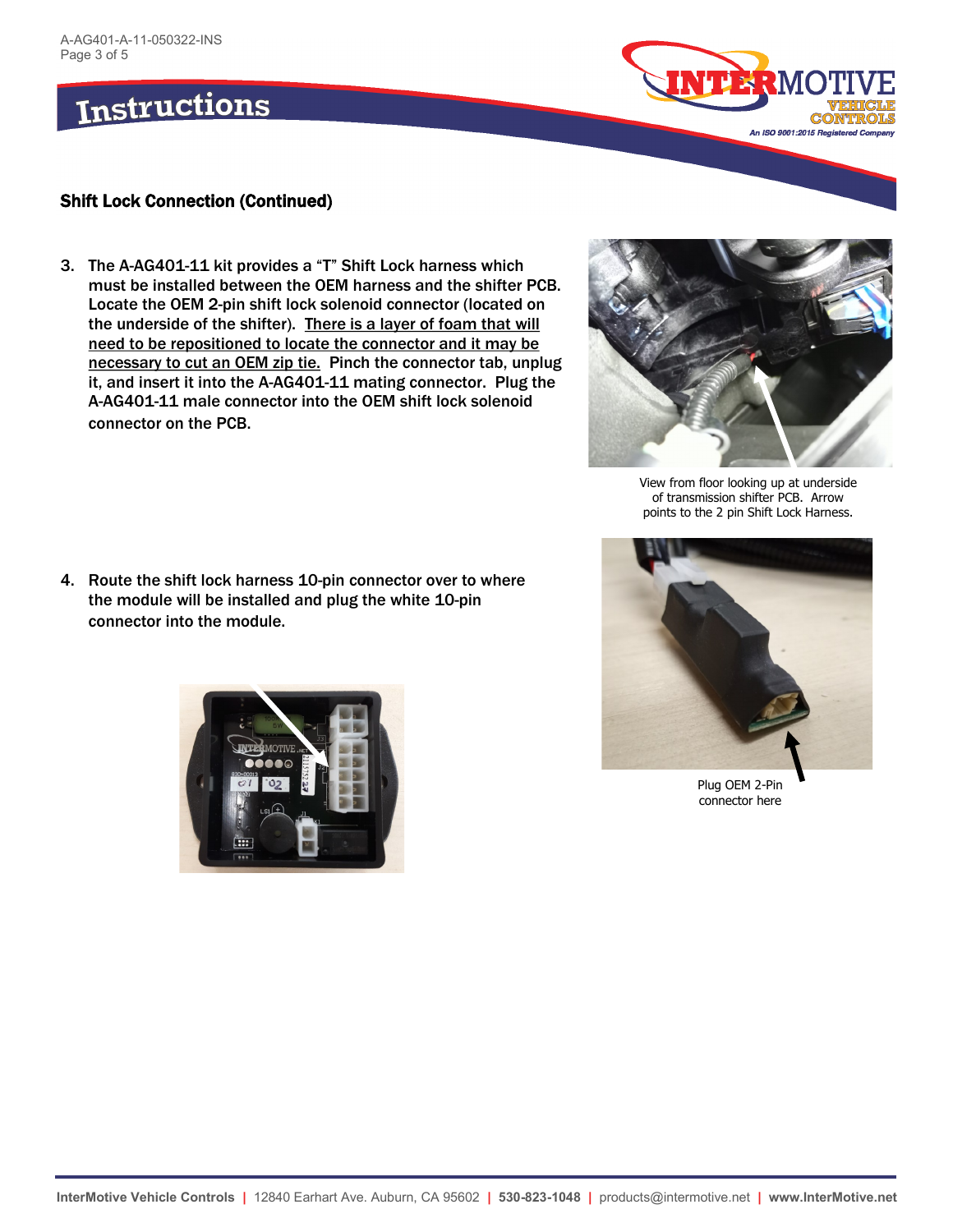

#### Power Connection

- 1. Remove cigarette lighter trim cover.
- 2. Use the provided Posi-Tap\* and connect red wire of J3 (Pin-6) to red/black wire of cigarette lighter port.

\* Unscrew the Gray cap on the Posi-Tap connector and install it on the Red/Black wire , then screw the rest of the connector onto the cap, snugging it down, but not overly tight. Unscrew the other end of the Posi-Tap connector and insert the Red wire of J3 (Pin-6). Hold the wire so it doesn't push back out of the Posi-Tap, and screw it back into the main Posi-Tap body. Holding the main Posi-Tap body, gently pull on the justinstalled wire to make sure it is solidly connected.



#### Power Resistor Installation

- 1. Open the glovebox door.
- 2. Locate the 2 release tabs on the inside of the glovebox (one on the left and one on the right) and drop the door into the full down position.
- 3. Locate the two fasteners securing the glovebox assembly to the vehicle and remove them.
- 4. Locate the 4 fasteners on the outside of the glovebox assembly and remove them.
- 5. Remove the glove box assembly.
- 6. Locate the piece of exposed metal (See Photo) from the instructions above.
- 7. Install the power resistor to the exposed metal using the included screws. It will be necessary to pre-drill the holes first using a #39 drill bit.

#### AutoGARD Operating Instructions

- 1. Ensure that the vehicle can not be shifted out of Park.
- 2. Press the previously installed button and confirm that an audible alarm is heard from the AutoGARD module.
- 3. Release the button and confirm that the vehicle can be shifted out of Park within 10 seconds of releasing the button.
- 4. Press and release the button and wait more than 10 seconds and confirm that the vehicle cannot be shifted out of Park.

## DO NOT PUT VEHICLE IN SERVICE IF IT DOES NOT PASS ALL OF THE ABOVE TESTS Contact InterMotive at 530-823-1048 for technical assistance.